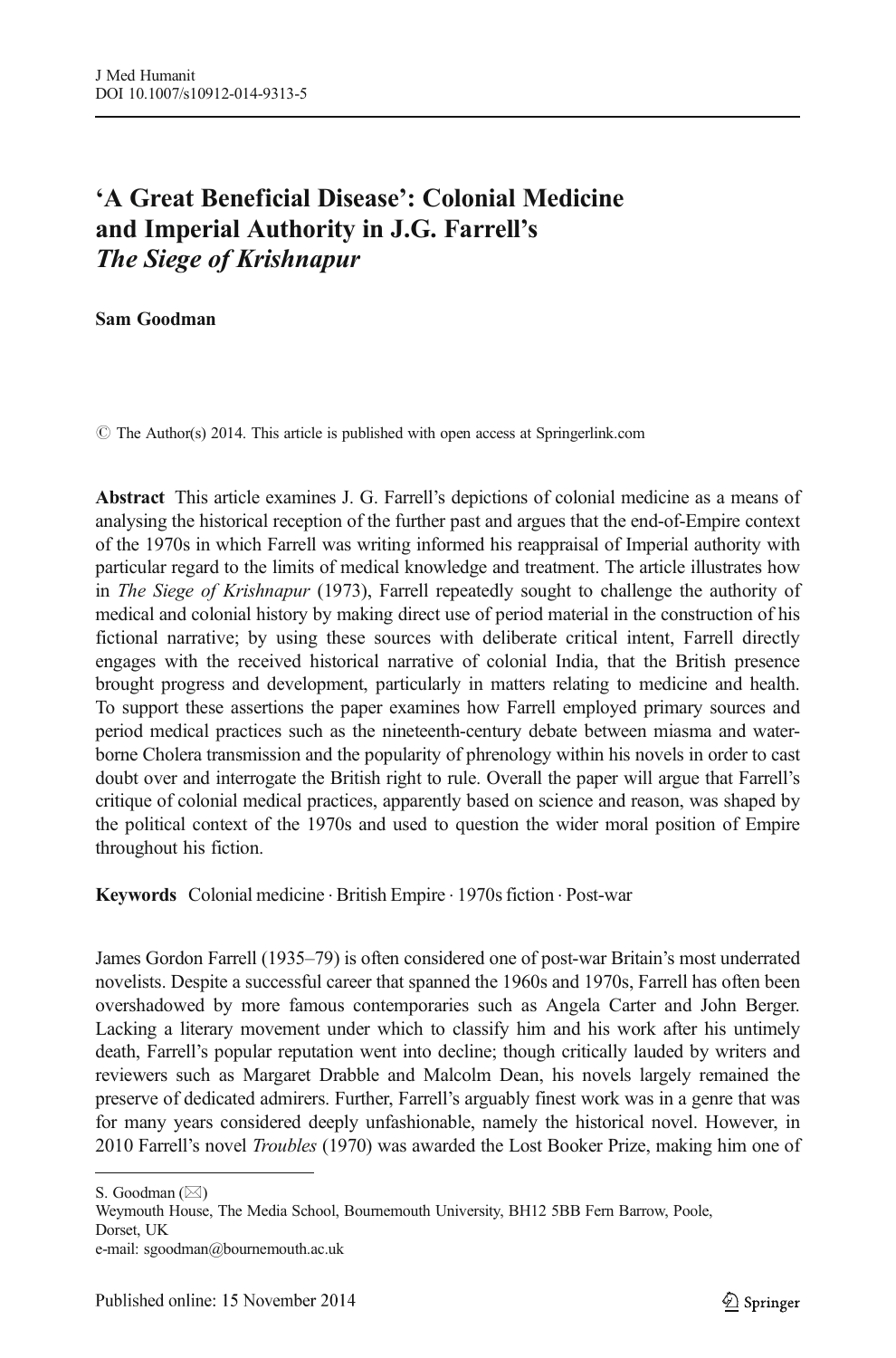only four people to be awarded the prize on more than one occasion and rekindling popular interest in his work.<sup>1</sup> The award was in many ways a fitting tribute to an author whose career, oeuvre and chosen genre were shaped by the Booker. In the first decade of the Booker Prize For Fiction, six winning entries were historical novels (Strongman 2002). One of these, Farrell's *The Siege of Krishnapur* (1973), was part of a loosely structured series including Troubles and The Singapore Grip (1978) which has become known as his 'Empire' trilogy.<sup>2</sup>

The Empire Trilogy consists of novels based around three key episodes from the history of the British Empire, all of which share a characteristic emphasis on decline. Representative of the after-Empire context of the 1970s in which he was writing, Farrell portrays Empire at key points of historical conflict: Anglo-Protestant society in Ireland on the brink of the Irish Civil War of 1922; an East India Company station during the Mutiny of 1857; and the final days of British colonial rule in Singapore before the Japanese invasion and occupation in 1942.<sup>3</sup> These fictionalised re-engagements with history and received Imperial mythology are designed not to be nostalgic or celebratory but are instead written with a clear sense of critical intent as Farrell seeks to engage with the state of contemporary Britain through focus on its imperial past.

A key element in Farrell's reappraisal of the nation's colonial past, and similarly important in understanding the novelist himself, is his decision to include recurrent motifs of illness throughout his work. Critic John McLeod notes that 'illness and its consequences are prevailing issues' throughout Farrell's career as a writer and that in each of his seven novels 'key characters often suffer from debilitating or fatal conditions' (2007, 5). Similarly, in Troubled Pleasures: The Fiction of J.G. Farrell (1997), Ralph Crane and Jennifer Livett recognise that 'sickness (has) occupied a central position in Farrell's novels', describing it as 'omnipresent' in the later Empire Trilogy (1997, 126). Despite this identification of medical matters arising in Farrell's work, the implications of such remain largely unexplored and untheorised beyond their thematic function–a critical gap that this article seeks to correct.

Farrell himself died relatively young, drowned off the Irish coast at the age of forty-four. A contributory factor to his death was a lack of mobility in his upper body, a lasting effect of polio contracted whilst at Oxford as an undergraduate.<sup>4</sup> Previously an outstanding collegiate rugby player, between 1956–57 Farrell spent a number of weeks in an iron lung leaving him with lifelong poor health and first-hand knowledge of human frailty. McLeod views this sudden and shocking experience as that which shapes Farrell's sense of the 'essential infirmity of human life,' both in terms of physical well-being and social standing (2007, 5). However, whilst the sudden and life-altering effects of his own experience no doubt influenced the content of his writing as McLeod states, it would be too straightforward an analysis to suggest that Farrell's interest in medicine was solely driven by autobiographical motives. Rather, illness and its effects possess a dual-purpose in Farrell's fiction, serving to illustrate how rapidly the circumstances and certainties of life can alter and as a means of engaging with the cultural authority of the British Empire.

In this article I will argue that in *The Siege of Krishnapur*, illness and medicine provide Farrell with an opportunity to engage with the dramatically altered circumstances of Britain and British authority particular to the 1970s. I will examine Farrell's depictions of colonial medicine as a means of analysing the historical reception of the further past and argue that the end-of-Empire context in which Farrell was writing informed his reappraisal of Imperial authority with particular regard to the limits of medical knowledge and treatment. I will illustrate how Farrell repeatedly sought to challenge the authority of medical and colonial history by making direct use of period material in the construction of fictional narratives; by using these sources with deliberate critical intent, Farrell directly engages with the received historical narrative of colonial India, that the British presence brought progress and development, particularly in matters relating to medicine and health. Within each of his novels, Farrell posits a relationship between the assault on medical expertise and the concurrent attack on the British establishment in order to illustrate the limits and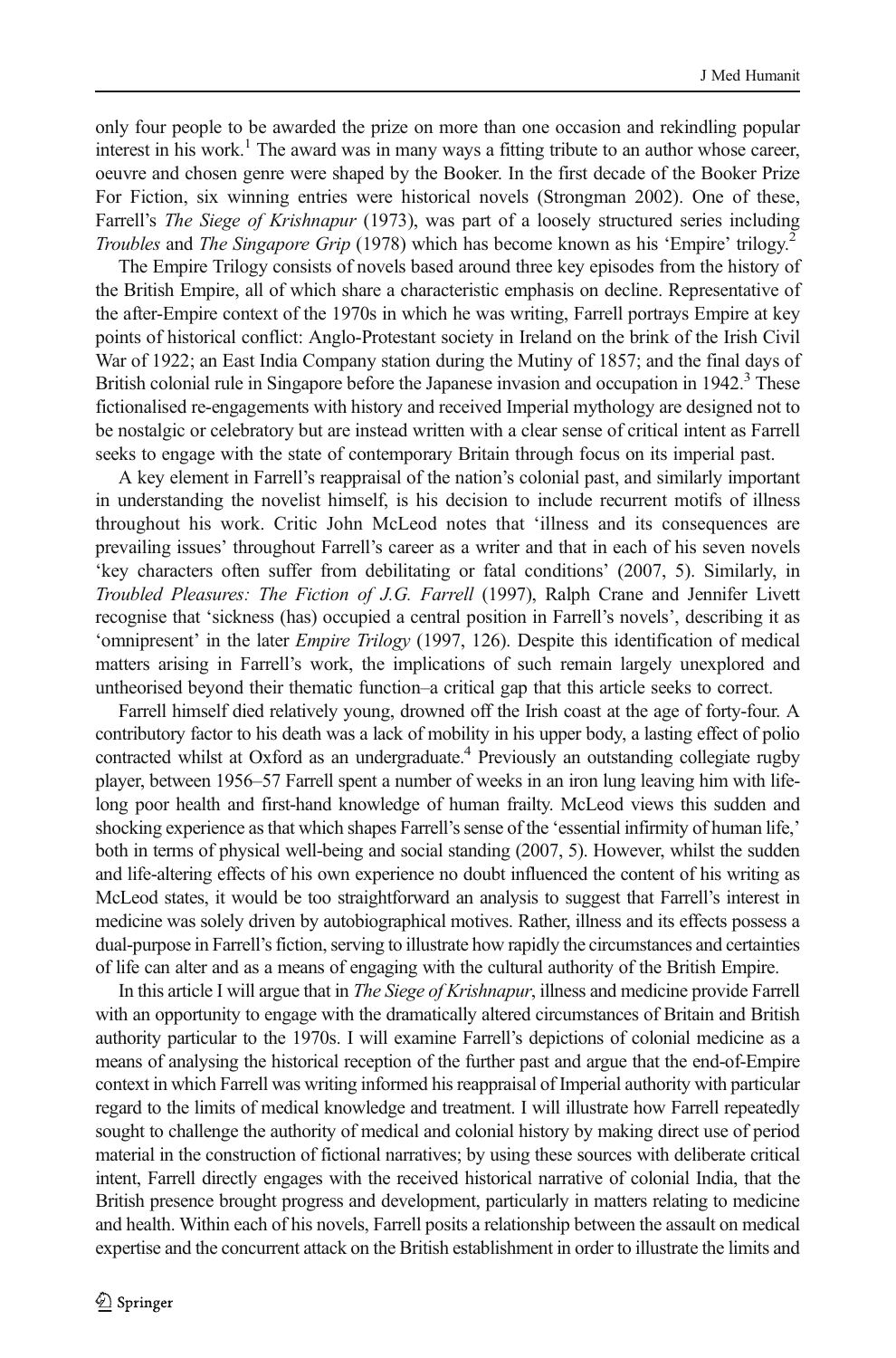shortcomings of imperial principles. The article will be divided into three sections, beginning with an examination of the critical and cultural contexts that surround Farrell's novel in order to illuminate why he chose to employ medicine not simply as a literary motif but as a means of active historical critique. The article will then consider the two major medical themes of the novel, cholera and phrenology, with reference to the ways in which Farrell uses them to explore and satirise ideas of British authority and expertise. Whilst Farrell's engagement with issues of medicine and historiography spans the entire Empire Trilogy, for the purposes of this article I will confine my analysis to *The Siege of Krishnapur* though make reference to the other novels where relevant.

## Cultural and critical contexts

The Siege of Krishnapur takes place in a fictional East India Company station as it is suddenly caught up in the events of the Mutiny in the summer of 1857. The plot concerns the efforts of the British residents, particularly the Collector, Mr. Hopkins, an adherent of progress and industry obsessed with the Great Exhibition of 1851, and the Byronic poet George Fleury, to defend the garrison long enough for relief to arrive. Despite the relative simplicity of the novel's plot, to consider Farrell an adherent of the realist imperial adventure novel in the style of his near contemporary John Masters would be to overlook the ironic and parodic intent of his work. Farrell's objective in *The Siege of Krishnapur*, as he revealed in an interview shortly after the novel's publication, was to create 'a novel of ideas which could be read at the same time simply as an adventure story' (Dean 1973, 11). Unlike a novelist such as Masters, Farrell's work does not seek to present the values of Empire as a curative for the social ills of the 1970s. Instead, The Siege of Krishnapur is a novel about the continual clash of opposites: one of past and present, tradition and progress, the British Empire and India, and the Englishmen and Indians.

In order to explore both why and how Farrell would compose his novel in this way, it is important to preface analysis of *The Siege of Krishnapur* with some contextual information on the literary and cultural circumstances in which it was written. Though the significant historical and historiographical approaches of the post-war period are often linked to the so-called 'cultural turn' of the late 1960s, it was in the 1970s that the process of re-examining the modern and imperial past of Britain began in earnest. However, rather than this process of reexamination diminishing literary interest in history and the historical novel, the Booker Prize records are testament to the reverse; indeed, as A.S Byatt asserts in On Histories and Stories: Selected Essays, there was a 'sudden flowering of the historical novel in Britain' in the postwar period, representative of a wider authorial and public fascination with the rapidly fading world of Britain's Imperial grandeur (2000, 9). Mariadele Boccardi argues that this trend is 'a reaction against post-structuralist and postmodern arguments for the end of history'; however, given the destructive character that pervades Farrell's work and recurrent use of illness as metaphor, his engagement with Britain's Imperial past is wholly anti-nostalgic and one intent on re-examining history with as much scrutiny as either of these movements (2009, ii).

Similarly, Farrell's decision to write a Mutiny novel twenty-six years after Indian independence means that it would be unwise, not to mention difficult, to separate entirely his work from the influence of contemporary scholarship of the 1970s. It has been argued by critics such as Peter Morey that Farrell is a postmodern author returning to British India to criticise colonialism through the blending of comedy and pathos (2000, 110). Given the politicised nature of Farrell's undertaking as well as the inherent and inescapable racial context of Empire and British India, a range of postcolonial theories and analyses can be applied to *The Siege of*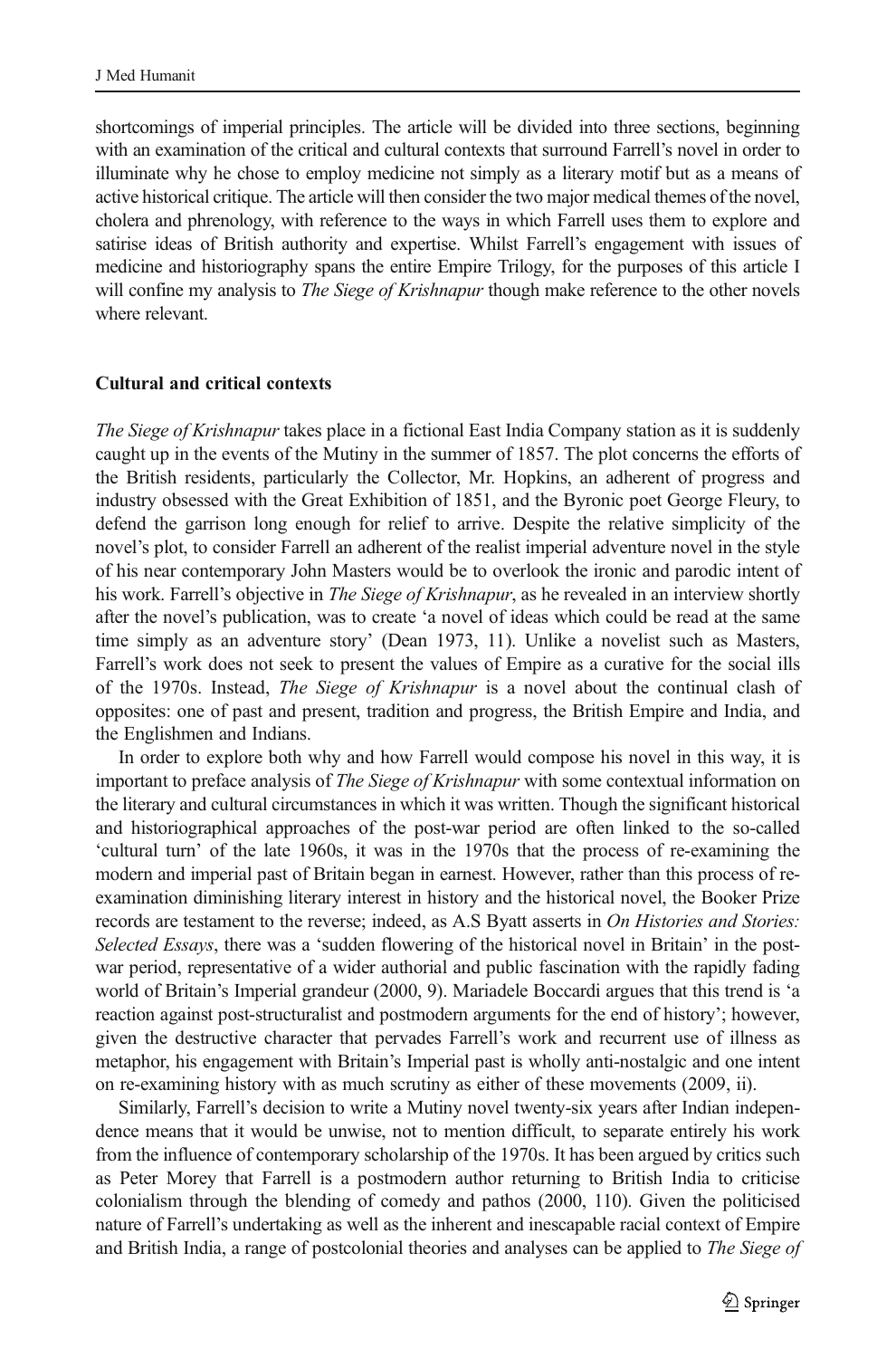Krishnapur as well, in particular those that explore racial stratification and the classificatory techniques of British colonial society. However, such analyses must also be approached with caution so as not to erroneously and anachronistically label Farrell's work wholly within postcolonial discourse.<sup>5</sup> For whilst *The Siege of Krishnapur* is sensitive to the portrayal of the colonised subject, the novel draws its focus largely on the actions, thoughts and failings of the coloniser, that of the British garrison; again with emphasis on the temporal duality of Farrell's novel, this focus is intended as a synchronic critique of empire and the popular conception of a key moment in imperial mythology, namely 'the effect of colonization on the colonising power itself' in both short and long term (Crane and Livett 1997, 99). Thus Farrell's novel sits uneasily between paradigms; too parodic to be sincerely postcolonial and too sincere to be entirely postmodern. It should be recognised though that Farrell's return, after Empire, to the days of colonial India in no way validates colonialism's existence but rather exposes its limitations. This intent means that Farrell's post-colonial return is not merely temporally and aesthetically after-Empire but engages in a critical pursuit of its legacy, quite literally 'going after' Empire through parodic and ironic critique.

In addition to postmodernism and postcolonialism, the other key theme of many historical novels of the 1970s was that of unrest–a direct response to the political turmoil of the decade.<sup>6</sup> In his seminal The Break-up of Britain Crisis and Neo-nationalism, 1965–75 (1979), Tom Nairn asserted that rapid decolonisation, economic 'stagflation' and the social and political conflict that characterised the 1970s were representative of a society undergoing a 'slowmotion landslide' of disintegration (62). Bart Moore-Gilbert's analysis of 1970s fiction in which he argues that British fiction of the era gives 'the impression of a society on the verge of social disintegration, or civil war' seems particularly applicable to Farrell whose novels of the period all feature episodes of violent unrest and upheaval (1994, 152). Farrell's Empire Trilogy repeatedly features episodes in which the British societies depicted are on the verge of moral and physical disintegration.

Examining the root causes of British decline is the driving force of Farrell's narrative in The Siege of Krishnapur, and the novel illustrates a colonial culture preoccupied with notions of its own progress, primarily in medical, scientific and spiritual matters. Farrell's choice of period, location and medium in which to conduct this examination is highly significant, as it represents the high-water mark of the British Imperial mission to India and its simultaneously civilising and industrialising intent (Harrison 2002, 154). Farrell's critical approach thus becomes an attack on British naiveté as well as a cherished myth of Empire and nationhood. The irony of the British clinging to their noble principles and certainties of pre-eminence whilst under siege is exploited to great effect by Farrell throughout; indeed, some of the book's most blackly comedic moments come as its characters extol Empire's virtuous intent as their world quite literally falls to pieces around them amidst the sepoys' cannonades. The language used to describe the perceived spread of Victorian enlightenment is commonly that of a medicalised, often physiological nature; as Fleury, who has travelled to India to research a tract on how Empire has hastened the development of native civilisation, states: 'Besides Doctor, everyone I talk to in Calcutta about my book tells me to look at this or that…a canal that has been dug or a cruel practice like infanticide of suttee which has been stopped…and these are certainly improvements of course, but they are only symptoms, as it were of what should be a great beneficial disease' (Farrell 2008, 38). Farrell's use of medical idiom here is not just a literary motif but rather establishes medicine as a key component of the British presence in India, its authority bound up in scientific knowledge and its responsibility to improve the lives of its Indian subjects.

For a novel so clearly critical of Empire, Farrell's own narrative voice is far more muted than one might imagine when it comes to the subject of British folly. Rather than choosing to ridicule openly his characters for their misguided beliefs with a direct authorial voice, Farrell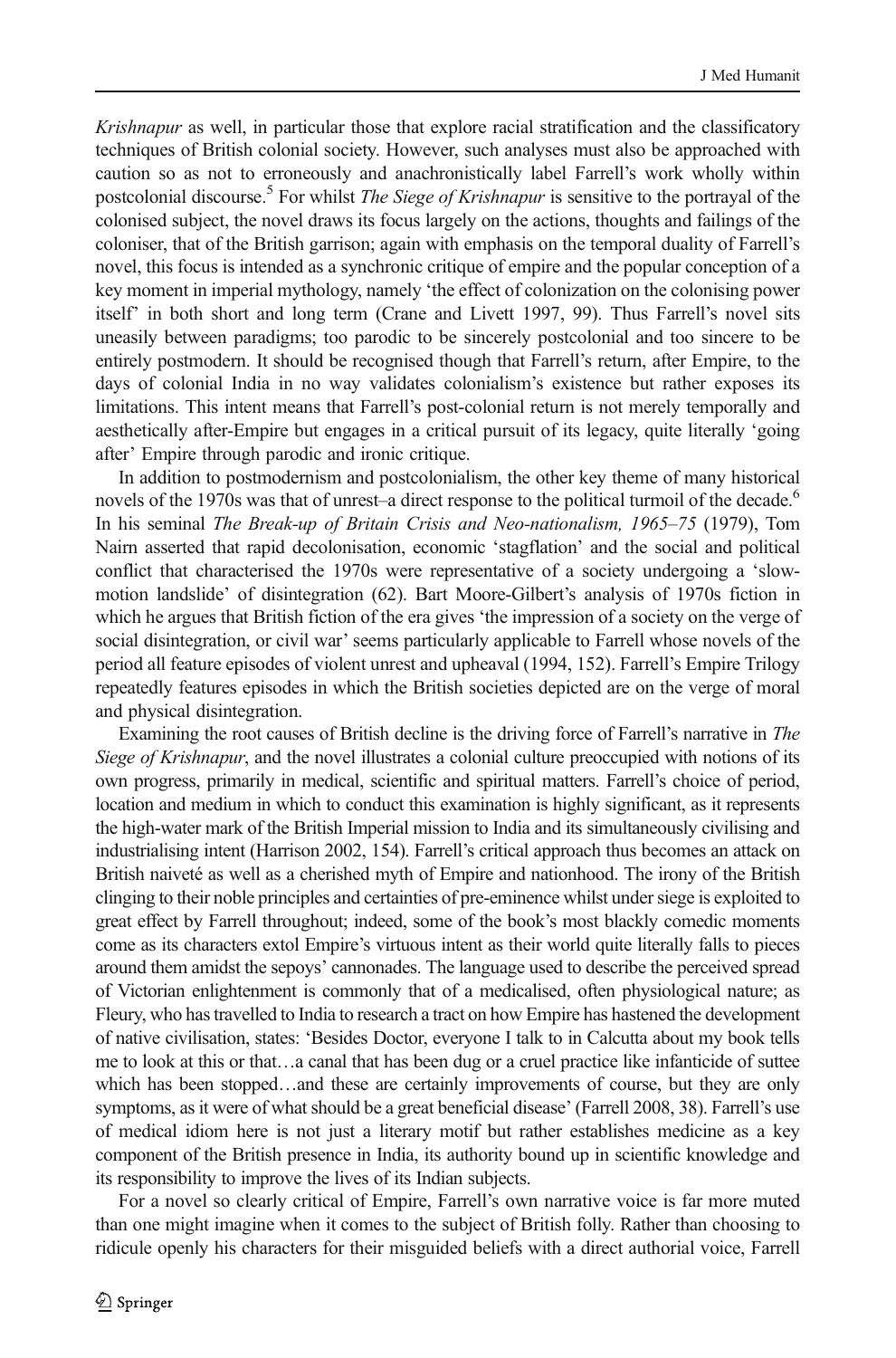allows the peculiarities of historical fiction to accomplish this for him. In order to give his satire its teeth, Farrell chooses to employ a range of eyewitness accounts and factual medical material as part of his unpicking of British history.<sup>7</sup> For instance, Krishnapur, though an invention, is a portrait drawn from Farrell's visits to Lucknow and Cawnpore in 1971 as detailed in his *India Diary*, which was posthumously published along with his unfinished novel *The Hill Station* in 1981. Similarly, the research that underpins Farrell's historicised fiction is indicated in his 'afterword' in The Siege of Krishnapur in which he reveals his extensive use of diaries and letters from the Siege of Lucknow (June-September 1857), often repeated nearly verbatim in the text of the novel or whose authors serve as inspiration for many of his characters (McLeod 2007, 61). Chief among the accounts Farrell employs are those of the Reverend Henry S. Polehampton and Maria Germon, wife of an Army officer, both present during the Siege of Lucknow, and the testimony of Mark Thornhill, Company Collector at Muttra (Farrell 2007, 314). $8$  These figures, their testimonies and their experiences of privation, sickness and endurance recur throughout Farrell's novel, not only providing the plot with dramatic set-pieces but also supplying a great deal of the grim comedy which pervades the narrative.

Much like his use of the narrative accounts of the Indian Mutiny, Farrell uses contemporary sources such as medical diaries, scholarly journals, scientific case-studies and newspaper articles from the 1850s as the basis for his text, reflecting their tone, style and structure throughout. Malcolm Dean relates that he found nineteenth-century copies of the British Medical Journal among Farrell's papers, indicating he took pains to make his portrayal of disease as authentic and period-specific as possible (Farrell 1993, 197). Such research emphasises the relevance of Farrell's novels to a changing medical climate. Farrell's literary critique of Empire corresponds with the contextual emergence of the medical humanities; Ronald A. Carson has argued that the medical humanities are 'a product of the turbulent '60s, when authority and expertise were being questioned and traditional ways of doing things were being challenged' (2007, 322). Farrell, writing in the 1970s, conforms to this view with The Siege of Krishnapur in particular seeking to question the traditional narratives of the British presence in India and the perception of authority in British medical expertise. Further, in his unpublished diary Farrell records that he became '…interested in writing, largely I suppose as a sort of self-therapy' (Farrell 1965, 69). Farrell's novels are therefore not only relevant within their own context, both as a means of understanding how he came to terms with his own illness through literature and how the British nation sought to come to terms with the rapid decline of Empire by the same means, but are also relevant today as examples of how that process involved the intersection of medicine and literature on a textual and metatextual scale.

In 'The Imprint of Recorded Events in the Narrative Form of J. G. Farrell's The Siege of Krishnapur' (1993), Lars Hartveit argues how the appeal of documents naturally intersected with Farrell's literary intent and chosen genre. Indeed, in his own archival research, conducted after Malcolm Dean's, Hartveit noted a file card marked 'HEALTH' among many others within Farrell's papers at Trinity College Dublin, indicating his inclusion of medical material was in no way an incidental detail of his writing but rather a systematic and deliberate process of inclusion (1993, 458). Farrell's reasoning behind such documentary faithfulness was his belief that history 'leaves so much out…it leaves out the most important detail of all: what being alive is like' (1993, 452) Hartveit's analysis is based on the work of metahistorian Hayden White and, as such, he views Farrell's decision to construct fiction from historical detail as a matter of ordering material in a different way, thereby equating the novelist and historian as two-sides of a narrative coin (1993, 452), further suggesting Farrell's status as a multidisciplinary writer. However, Farrell's editorial decisions as to what to include in his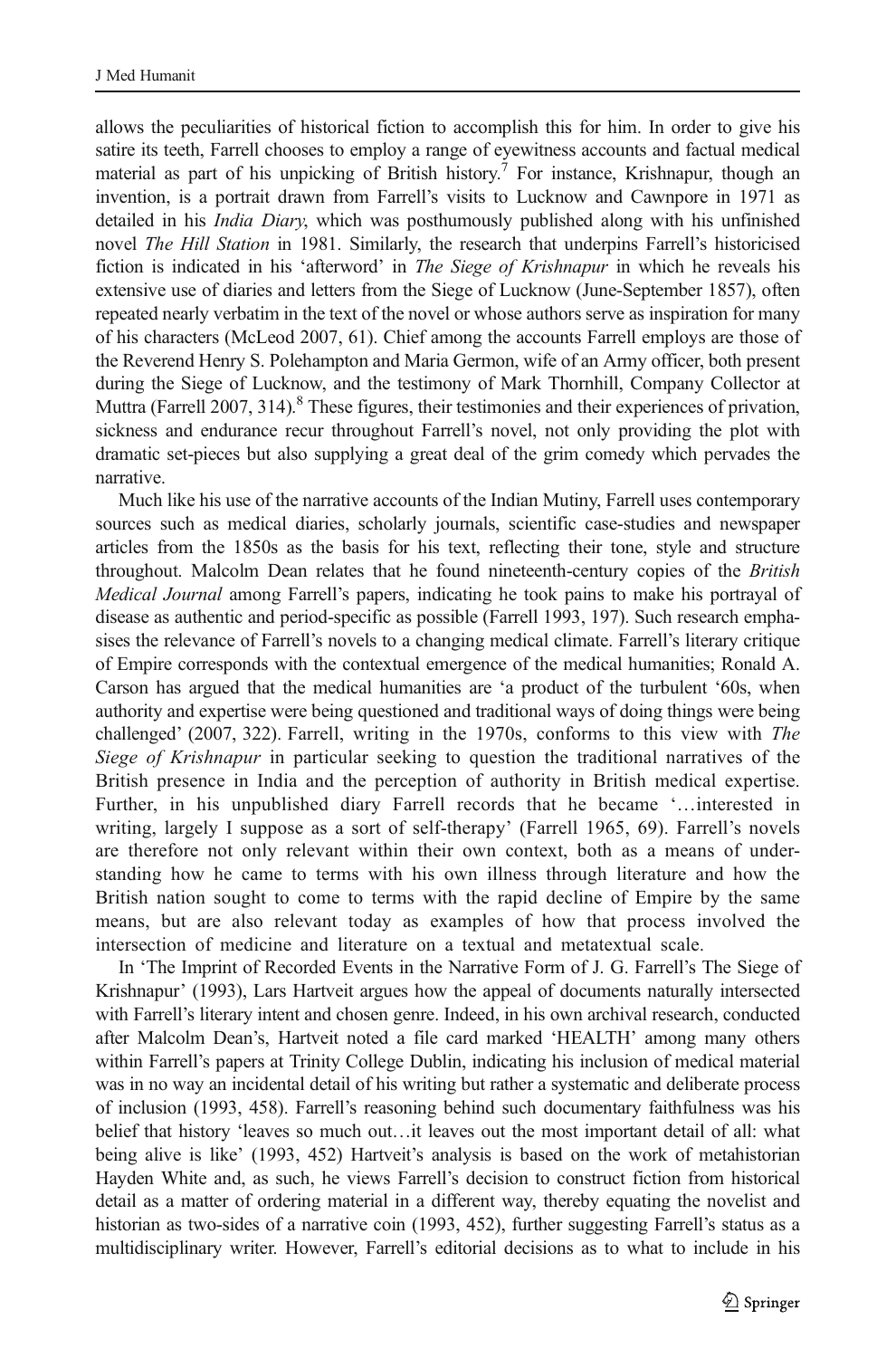narrative are often in excess of the then traditional historian of Empire, and it is only on further inspection that the full extent of Farrell's 'borrowings' from period material becomes clear.

So many of Farrell's textual details and vignettes are repeated verbatim from his sources; from Polehampton, Farrell takes a 'liver-coloured spaniel', 'a fallen woman in a dak bungalow' and an argument between a Catholic and Church of England over a group of unidentifiable bodies and their burial rites (Polehampton 1858, 108–9; 113–115; 311). From Thornhill, he repeats the confusion over the sudden appearance of chapattis in the spring of 1857 (Thornhill 1884, 2). From Germon, he derives boils, apoplexy and the bidding of exorbitant sums on everyday items as food runs scarce (Germon 1870, 55; 83–84). Folding these details into The Siege of Krishnapur, as he does with similar primary sources in his other novels, illustrates Farrell's feeling that conventional, documentary history is somehow inadequate or deficient in that its 'factual' demands means it lacks the emotional and physical elements literature is able to provide. Rather, the novel is more readily disposed to represent the effects and subjective experience of living through history or, as Farrell put it, 'undergoing history,' becoming more accessible as a result (McLeod 2007, 37). Recognising as subsequent critics have that the 'British experience of India was intensely physical' (Collingham 2001, 1), the chief means through which Farrell achieves this is through the embodiment of experience: the positioning of the body, its deficiencies and its treatment at the centre of his novels.

The effect of this process of inclusion is that through individual incidents, objects or identities, Farrell is able to criticise more than the artform or profession in the foreground; the technique enables him to critique the wider ideology and values of Empire in simultaneity. In Crane and Livett's Troubled Pleasures, this process is labelled 'interdiscursivity' (1997, 87). Crane and Livett relate interdiscursivity to the novel's penultimate chapter in which the relief force arrives at Krishnapur and the survivors are led away from the compound, comparing Farrell's portrait with the real-life painting 'The Relief of Lucknow' (1859) by Thomas Jones Barker. However, the principles of interdiscursivity pervade many other scenes and chapters throughout the book, not especially those which feature medicine and the role of the doctor. As the following sections will illustrate, Farrell uses medical details as part of this process of interdiscursivity, moving his novels away from orthodox historical fiction and towards medical humanities; by employing medical treatment and practice in an Imperial adventure novel, Farrell not only criticises the historical record of Empire but attacks the foundation of science, medicine and reason on which the garrison of Krishnapur and Empire are based.

#### Don't drink the water – cholera

Among the expected instances of scurvy, malnutrition, amputation and nervous exhaustion that befall the garrison of Krishnapur, the two central subjects that form the bulk of Farrell's medical discourse are that of cholera and phrenology. The inclusion of infectious diseases and pseudoscience within the novel are not, however, merely incidental plot points or means of inserting 'instant' authenticating detail; instead the inclusion of nineteenth-century debates over cholera transmission is integral to Farrell's novel, a fact made clear in his personal papers and manuscripts housed in Trinity College, Dublin.<sup>9</sup> In Farrell's handwritten notes and drafts for *The Siege of Krishnapur*, he provides an early list of key scenes and plot points around which the novel's narrative will pivot. Included alongside headings such as 'The Last Great Battle Scene' and 'The Relief' is the heading 'The Great Cholera Controversy Scene,' an indication of Farrell's own assessment of how important the scene was within the novel's structure and critical intent. Tensions and disagreements between characters regarding cholera simmer throughout the narrative as the contagion steadily spreads, intersecting with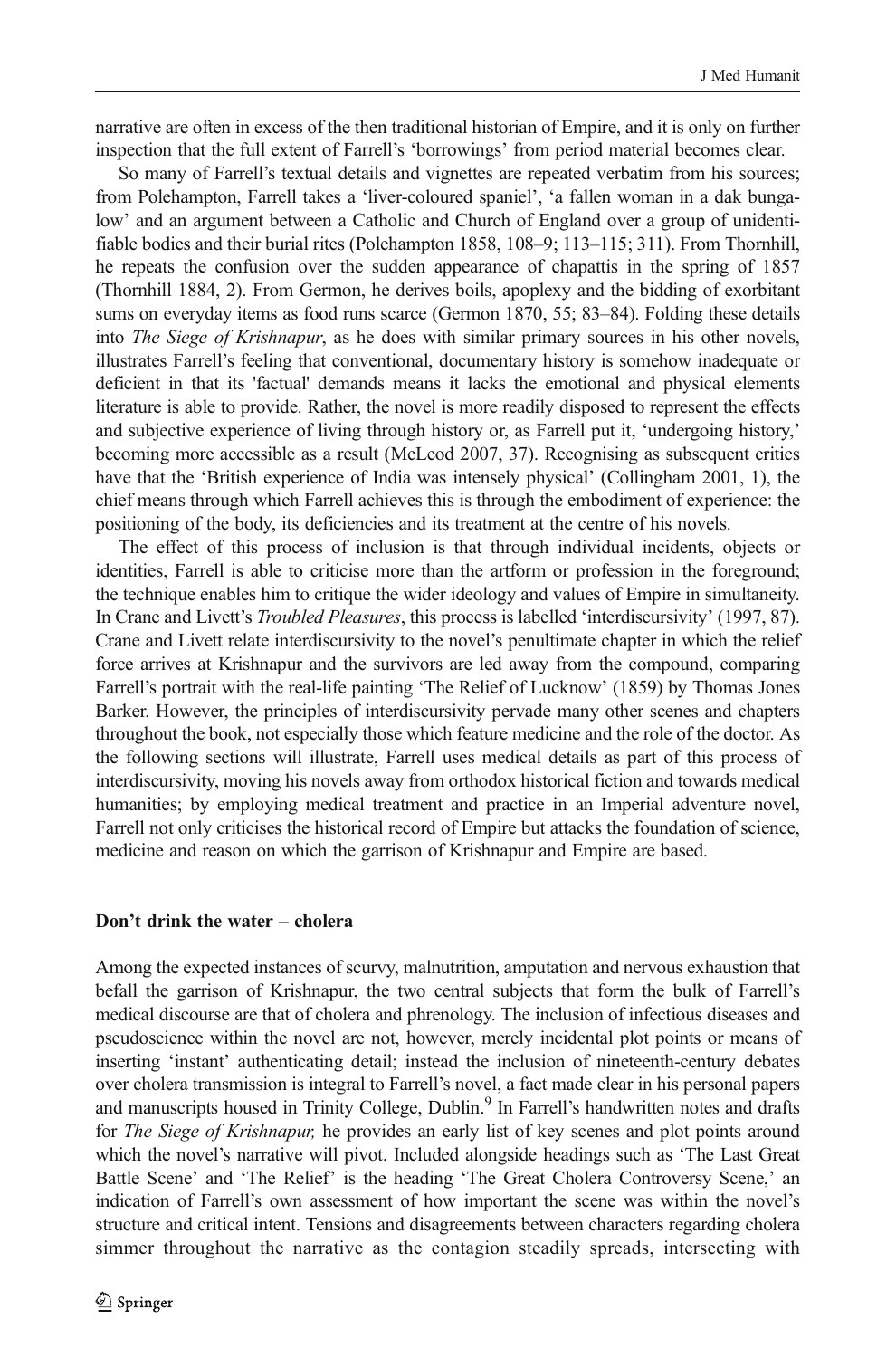deliberately anachronistic debates over Darwinism, the potential for a moving daguerreotype and other innovations. However, unlike these sections of dialogue, which add humour and contribute to the novel's warping of history and chronology, the 'Great Cholera Debate' is strictly factual and period-accurate.

Alongside the index card entitled 'HEALTH' noted by Hartveit, Farrell's papers contain another entitled 'CHOLERA' and a range of photocopied, transcribed and typed material on medicine and health drawn from a variety of nineteenth-century sources. Farrell's reading lists and notes are extensive and varied; indeed, both Dean and Hartveit make reference to Farrell's research ethic when preparing a new manuscript, particularly how his research in the British Library and the Victoria and Albert Museum archive would take at least a year (Hartveit 1993, 451; Farrell 1993, 195). The inclusion of archival material is significant for a number of reasons. Firstly, the decision to ensure that his fictional portrayal of the Indian Mutiny was rooted in a factual basis indicates a desire for exactitude and authenticity on Farrell's part that went beyond the traditions of his chosen form, the Imperial adventure story. This decision also complicates Farrell's categorisation under either postcolonial or postmodern genres, as his use of this material in his novels neither fits wholly within Linda Hutcheon's definition of historiographic metafiction (1988, 14), nor does it explicitly privilege subaltern voices (Spivak 1989). Secondly, the conflation of fictional and factual modes of writing, especially in his use of case notes from medical procedures and the language and idiom of nineteenthcentury medical practice, means that Farrell's novel represents an interface between medicine and literature and situates him within the discourse of medical humanities. The focus on cholera within *The Siege of Krishnapur* is a means through which Farrell is able to consider resistance to change in both a contemporary and historical setting specifically through a medical lens.

Farrell uses the conflict over cholera to illustrate a range of internal divisions and disagreements amongst the novel's British characters. As the siege continues, the general rivalry between the garrison's civil surgeon Dr. Dunstaple and the regimental surgeon Dr. McNab becomes more greatly pronounced, coming to a head over how best to treat cholera. When the Collector takes a tour of the sick bay, Dunstaple becomes enraged over McNab's methods and demonstrates what he believes to be the proper form of treatment:

Suddenly, he seized the Collector's wrist and dragged him across the ward to a mattress on which, pale as milk beneath a cloud of flies, a gaunt man lay shivering, stark naked. 'How d'you think I cured this man? How d'you think I saved his life? The Collector offered no suggestions so the Doctor explained that he had used the best treatment known to medical science…the treatment which, for want of a specific, every physician worthy of the name accorded his cholera patients…calomel, opium and poultices. (165– 166)

Farrell's text echoes almost precisely reports from two sources: firstly, the *Medical Times &* Gazette of 1854, mentioned explicitly in his handwritten notes, and secondly, a report entitled 'General Board of Health Report On the Different Methods of Treatment Pursued in Epidemic Cholera in the Provinces Throughout England and Scotland in 1854' published in 1855 by the Royal College of Physicians. The first of these sources contains a number of articles and reports which detail contemporary debates, treatments and publications on cholera, including case histories of outbreaks in 1832, in London in 1849 and in Newcastle and London again in 1853, all of which are reflected in Farrell's novel. More precisely, much of Dunstaple's approach to treating cholera is drawn from an article entitled 'Statistics of the cases of the Cholera Epidemic 1853' by J. S. Pearse and Jeffrey A. Marston. Pearse and Marston assert that the immediate treatment of cholera should involve '…a warm bath, a blister to the spine and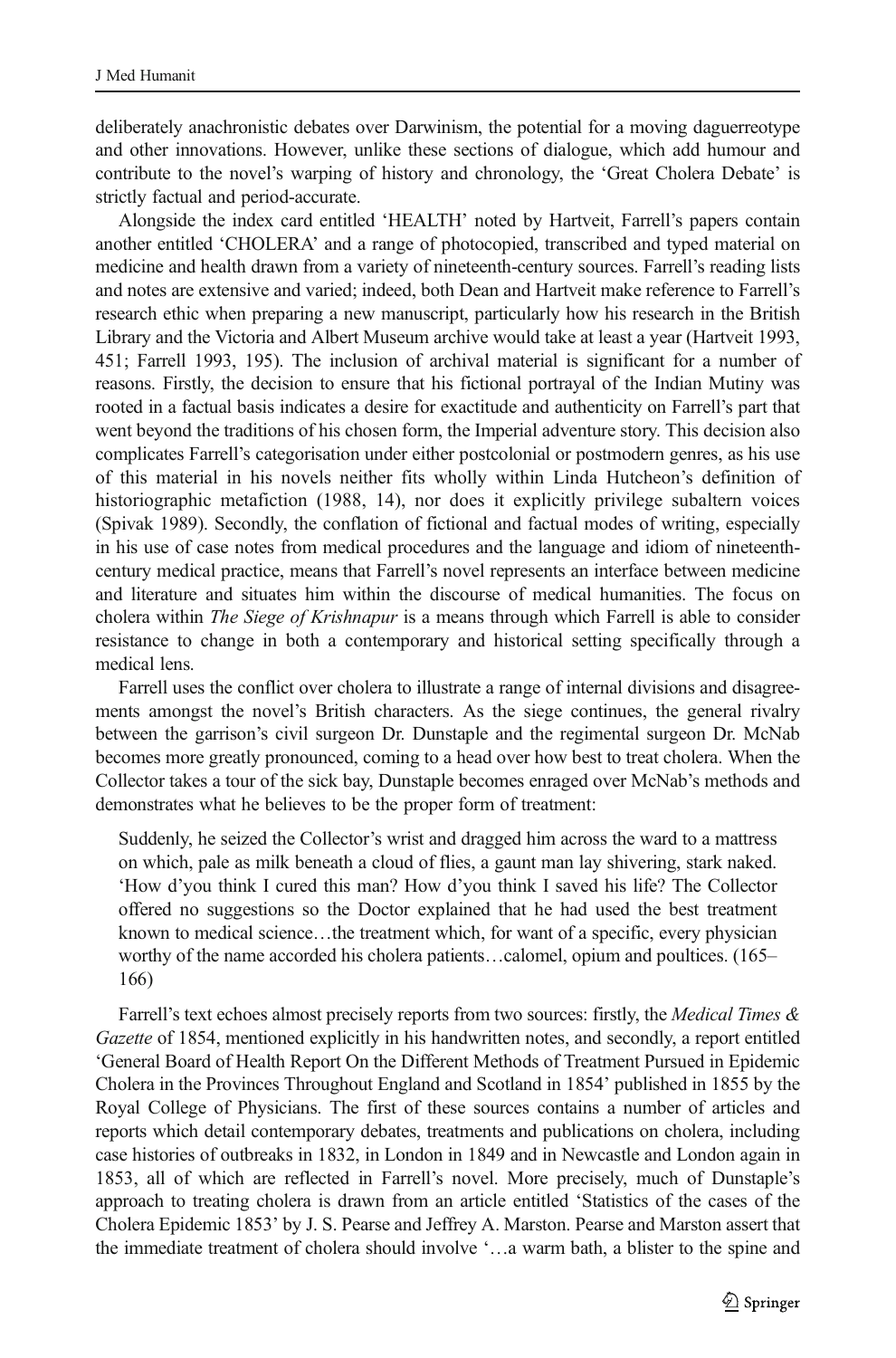calomel' (Medical Times and Gazette 1854, 130); Dunstaple, when arguing with McNab, states that '...we must consider means of counter-irritating the disease...Hence a warm bath perhaps, and a blister to the spine' (Farrell 2007, 254). Through his repetition of and adherence to such methods of treatment, Farrell aligns Dunstaple with the official, established views of his age. Dunstaple further derides McNab as a 'quack,' his investigation of native medicine such as the use of burtunga ants to close wounds acting as evidence of his inability to practice (94).

Farrell's exactitude in Dunstaple's description of acceptable treatment for cholera suggests that '…On the Different Methods of Treatment Pursued in Epidemic Cholera' along with other contemporary publications of a similar nature may well have also comprised part of his original research.<sup>10</sup> '...On the Different Methods of Treatment Pursued in Epidemic Cholera' written by Drs. Paris, Alderson, Babington, Tweedie and Bagshaw-Ward of the General Board of Health and part of the Treatment Committee of the Medical Council outlines four main treatments for cholera infection: alterative, astringent, stimulant and cathartic, concluding that 'calomel and opium stand highest in success' when used as part of the astringent method (Paris et al. 1855). Dunstaple again echoes almost exactly the report's assertion that 'cholera attacks the mucous lining of the intestinal canal' but instead of using calomel and opium in the astringent method, he instead combines elements of alterative and stimulant forms, using chloroform and turpentine along with mustard-coated flannels. Incidentally, the Medical Board's report concludes that the alterative and stimulant forms of treatment to have a 36.2% and 54% rate of death respectively. To put these statistics into perspective, they are nearly double and triple the death rate of the recommended treatment. Not for the first time, Farrell illustrates a gulf between the good intentions and the ill-effects of imperial methods.

Farrell later develops the dispute between Dunstaple and McNab from one of the initial disagreements over appropriate treatment into an open conflict over the miasma and waterborne theories of cholera. In the latter of two scenes, appropriately set in the garrison's church as a means of emphasising and undermining the notions of faith and belief in both science and the British Christian mission, Dunstaple demands that McNab justify his hydration-based treatment of cholera patients. In this exchange, Dunstaple repeats his assertion that impure air is the only cause of cholera infection: 'Dr Baly finds the only theory satisfactorily supported by evidence is that "which regards the cause of cholera as a matter of some process, whether chemical or organic, in impure or damp air"…Dr Dunstaple paused triumphantly for a moment to allow the significance of this to seep in' (252; emphasis in original). Farrell again uses period sources, basing Dunstaple's arguments on the 'Report on Epidemic Cholera' by Drs. William Baly and William Gull, Royal College of Physicians (1854), referenced in both the Medical Gazette of 1854 and the report by Drs. Paris et al., and McNab's ripostes on the research undertaken by John Snow in London between 1853–54.

Despite employing the weight of Snow's statistical analysis of the 1853 cholera epidemic, McNab's counter-argument fails to convince the garrison of Krishnapur: 'with the best will in the world and in ideal circumstances it is next to impossible to escape cerebral indigestion as someone quotes comparative figures as fluently as Dr McNab' (266). The statistically-sound analyses and alternative forms of treatment conducted by Snow in London are shown to gain little traction in an Indian context; in this sense, Farrell's novel is reflective of the 'fiercely divided'state of the Indian Medical Service (IMS), which continued to support miasma theory well into the early twentieth century, arguing that environmental pollution, bad air, poor sanitation as well as impure water were the source of cholera in India (Klein 1980, 30). Mark Harrison argues that Snow's analysis asked only a limited range of questions and excluded a number of factors pertinent to India and colonial space (2002, 191). Indeed, key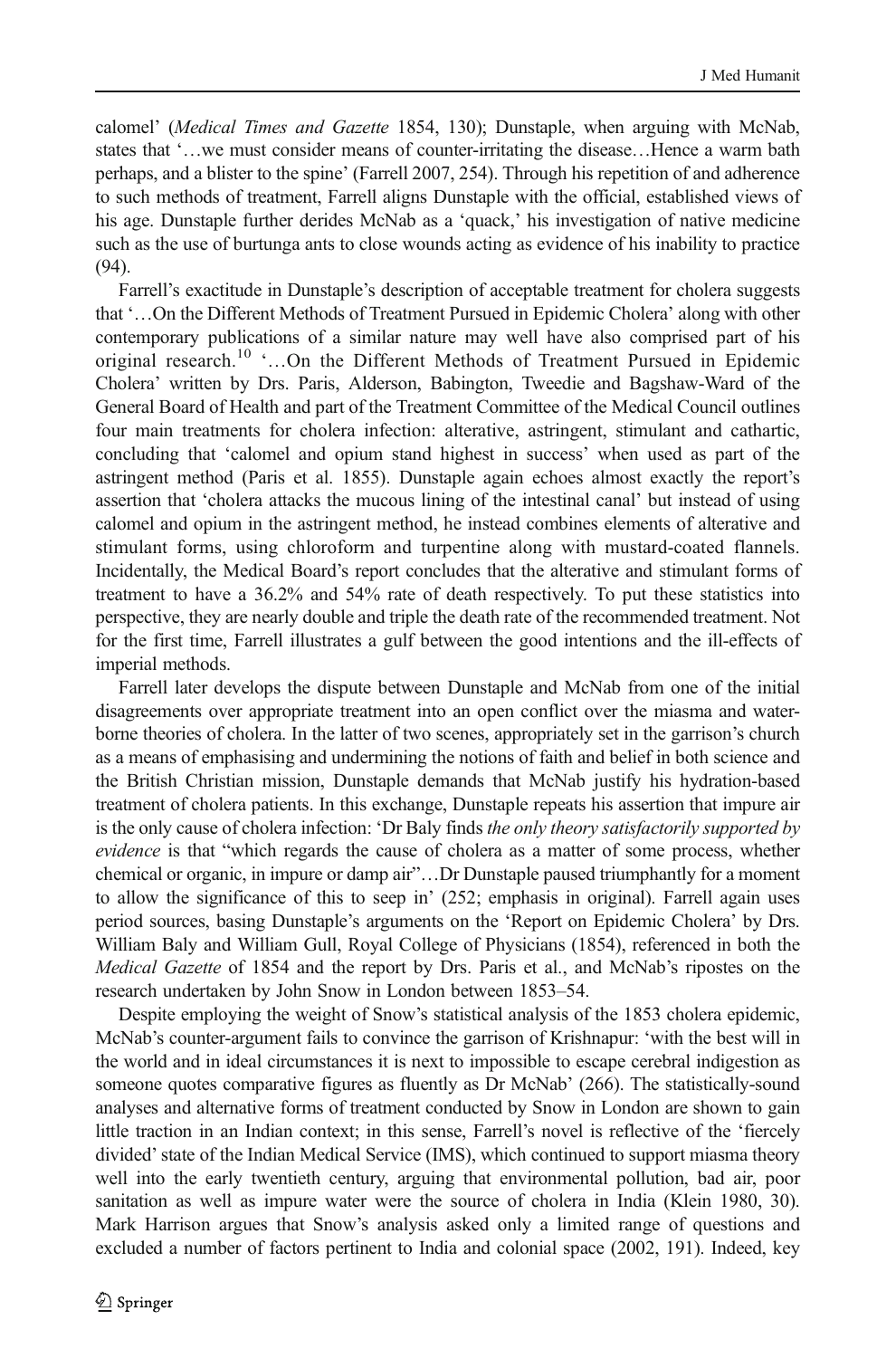figures within the IMS, such as Dr. James Bryden, maintained that there were also distinct atmospheric and meteorological differences between Britain and India which affected the transmission and treatment of cholera (1869, 14). E. M. Collingham notes that European ideas and their proponents were not often afforded credibility by an IMS dominated by an older generation of doctors with out-moded concepts of the body and its treatment (2001, 90–91). For instance, in the 1870s, the Indian Sanitary Commissioner J. M. Cunningham condemned Snow's ideas as 'mere hypothesis' based on 'inexact and imperfect evidence' (Klein 1980, 31); in Krishnapur, Dunstaple similarly derides McNab's convictions as 'rubbish' and charges McNab as unable to provide proof of his theories beyond these statistics. Denying the analyses of McNab and by extension Snow, the garrison instead take comfort from the authority associated with Empire, again drawing comparison to Farrell's contemporary moment in which he suggests that the British public are likewise denying the evidence before them and are instead looking backwards to the perceived securities of the past.

The point of Farrell's faithful use of his source material here is explored in John Spurling's essay entitled 'As Does the Bishop.' Spurling calls attention to the way in which Farrell's choice of medium, the historical novel, allows him to 'observe human nature more coolly and clearly, from a seat in the gods,' more often than not through the use of dramatic irony (1993, 155). The immediate joke here is that for all Dunstaple's passionate conviction and denunciation of the water-borne theory, the reader knows that miasmatic transmission of cholera is eventually disproven and that history will vindicate McNab. However, historical irony is not Farrell's sole intention. The use of contemporary medical journals as the basis for Dunstaple and McNab's dialogue again reveals the layering and nuance present in the author's use of reciprocity and exchange particular to his historical novels, both in terms of literary form and theme. Instead of simply employing it as a plot point to illustrate tension, Farrell uses the cholera debate as a lens through which to satirise further the adherents of Empire in both Victorian society within the novel and contemporary society outside of it. As critics have observed, 'when Farrell plays off the present against the past he is critical of both' (Goonetilleke 2003, 412). Here, Farrell's split perspective on cholera seeks not only to highlight the divisions inherent to empire both past and present, but also to draw a parallel with contemporary debate on how best to treat the metaphorical ills of the nation either through reliance on traditional, if not entirely successful methods, or by disregarding the past and embracing something new and unproven.

Farrell takes this reliance on tradition he views as endemic to the British character to ever more ridiculous extremes in order to illustrate both its redundancy in a modern context and the hollowness of its prestige. For example, when Dunstaple again explains the proper methods by which cholera should be treated he does so with revealing grandiloquence: '[t]o relieve the pains in the head we might order leeches to the temples. An accepted method of counterirritation in cholera is with sinapisms applied to the epigastrium…or, if I must interpret these learned expressions for the benefit of my distinguished colleague, with mustard plasters to the pit of the stomach' (254). Though the application of leeches and poultices appear archaic, Dunstaple's 'treatments' were widely adhered to in contemporary colonial medicine; in a moment of relief in Maria Germon's journal of her experiences at Lucknow, she notes with joy that her husband Charlie 'brought over 6 bottles of mustard as we had very little and it was in great demand in cases of cholera'  $(1870, 56)$ .<sup>11</sup> Moreover, the combination of leeches and poultices illustrate the central paradox of Farrell's novel and the Victorian age he criticises, namely that the actions of its inhabitants illustrate faith in a world governed by logic and reason while exercising neither themselves; their enlightened principles are lost in a desire to retain their position. Farrell intimates that a preference for tradition against all better judgement is equally applicable in a 1970s context, as he stated in his interview with Dean: 'I hoped to say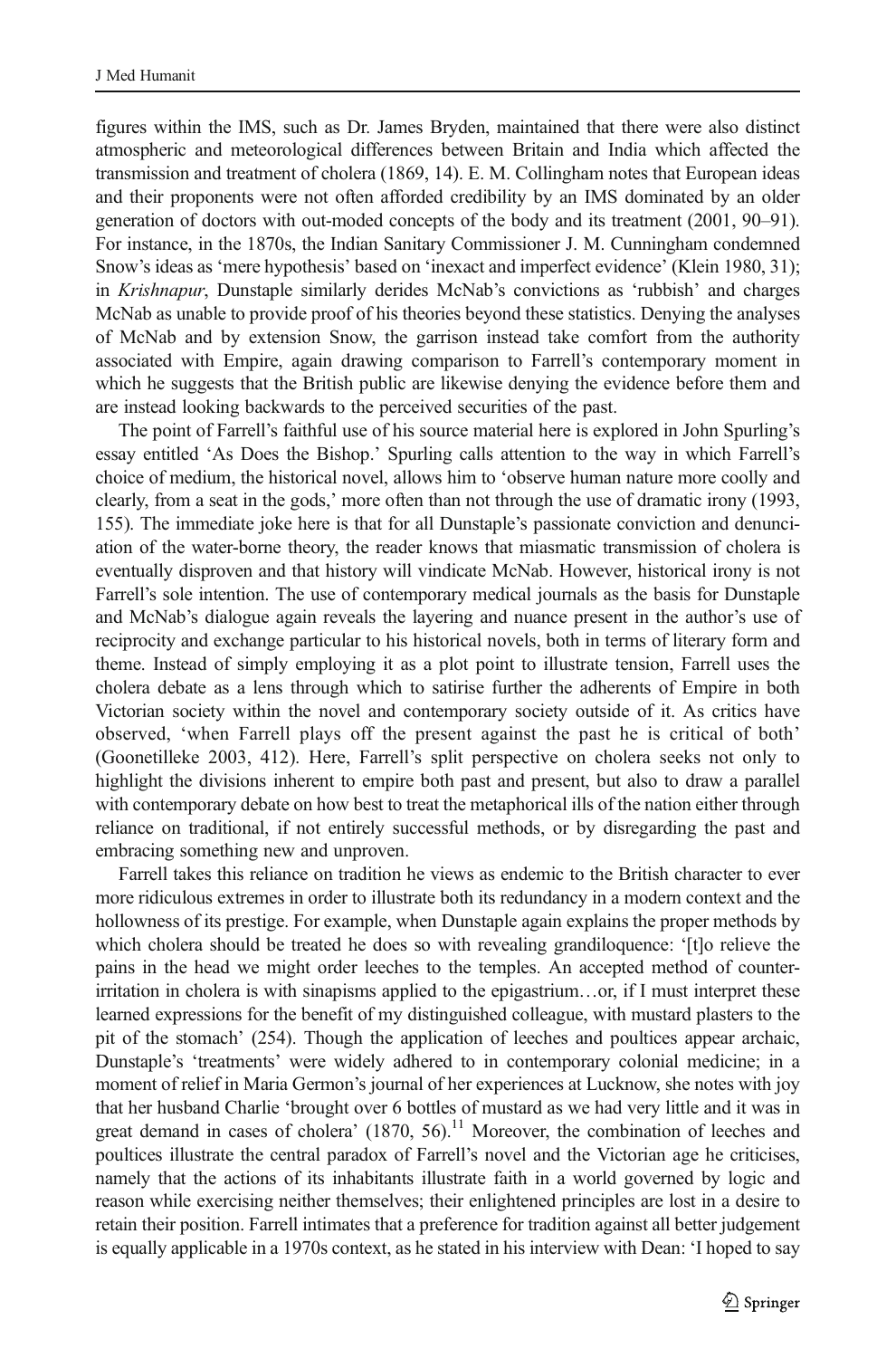something…about how we, in our thriving modern world of the 1970s hold our own ideas' (Dean 1973, 12). By making his colonial Victorians ridiculous, Farrell strives not just to lampoon them and their views but also to make his contemporary audience consider how their own actions and judgments may one day too be assessed.

The unsettling effect of the oscillation between tradition and an uncertain alternative is keenly illustrated by Farrell. A source of much comedy during the debate over the treatment of cholera is the fact that the garrison 'took to carrying cards in their pockets which gave the relevant instructions in case they should find themselves too far gone to claim the doctor they wanted' (249). As both doctors hold forth on their respective theories, various members of the garrison cross-out and rewrite their preferred choice of doctor multiple times (representative of the constant swinging back and forth in opinion on medical treatment). Farrell captures a picture of Britons, to paraphrase Homi Bhabha, caught uncertainly in the act of composing themselves, indecisively caught between their perception of comfort and familiarity in tradition and the hard logic of reason and fact (2005, 70).

Farrell expands his metaphor to the doctors themselves, describing Dunstaple as 'a kindly and paternal man' possessing 'authority and good humour…the more experienced, and hence more reliable of the two' (250). McNab on the other hand, whilst similarly authoritative, 'seldom smiled' and 'seemed to take a pessimistic view of your complaint, whatever it was' (250). Farrell suggests that, quite understandably, the familiar, paternalistic view of Empire is preferable to the new, disquieting prospect of a post-imperial Britain, allowing one of his characters, the Magistrate, to observe with knowing glee '(H)ow much more easily they were swayed by prestige than by arguments!' (253). However, Farrell further intimates that to continue to accept the rose-tinted, traditional view of Empire is a dangerous as belief in the effectiveness of mustard poultices as a cure for bacterial infection. As if to finally underscore the destructive potential of such passionate commitment to the past, Farrell has Dunstaple swallow a bottle of rice-water discharge gathered from a cholera patient in a bid to disprove McNab once and for all. In another example of deliberate anachronism akin to his mention of moving daguerreotypes, the episode in which Dunstaple deliberately drinks rice-water discharge is in reference to the near identical actions of Dr. Max Von Pettenkofer in 1892. An outspoken critic of Robert Koch and an opponent of bacteriology, Von Pettenkofer's consumption of cholera bacilli proved an equally misguided act of defiance in the face of all evidence to the contrary (Klein, 1980, 45). However, Von Pettenkofer's and Dunstaple's actions nonetheless serve as illustrative examples of the power of conviction and the longevity of tradition in times of rapid change.

## Bringing matters to a head – phrenology

Alongside the mounting tensions over the treatment of cholera, another medical thread running through the novel is the veracity or otherwise of phrenology. Developed, as Farrell's characters tell us, by Dr. Franz Joseph Gall of Vienna, phrenology was fashionable for the early part of the nineteenth century, particularly between the 1820s and 1840s (13). Although described as 'a pseudo-science' by reputable medical journals in the 1840s, the fashion for phrenology and belief in its principles remained popular throughout the nineteenth century and, in some instances, into the early twentieth (Hanen et al. 1980, 150). Phrenology, like cholera, becomes a similarly vital means by which Farrell is able to illustrate the manner in which outdated medical ideas were able to retain a degree of professional cachet in a colonial setting long after their abandonment in European medical discourses. The inclusion of phrenology enables Farrell not only to satirise British convictions in constant scientific and medical progress but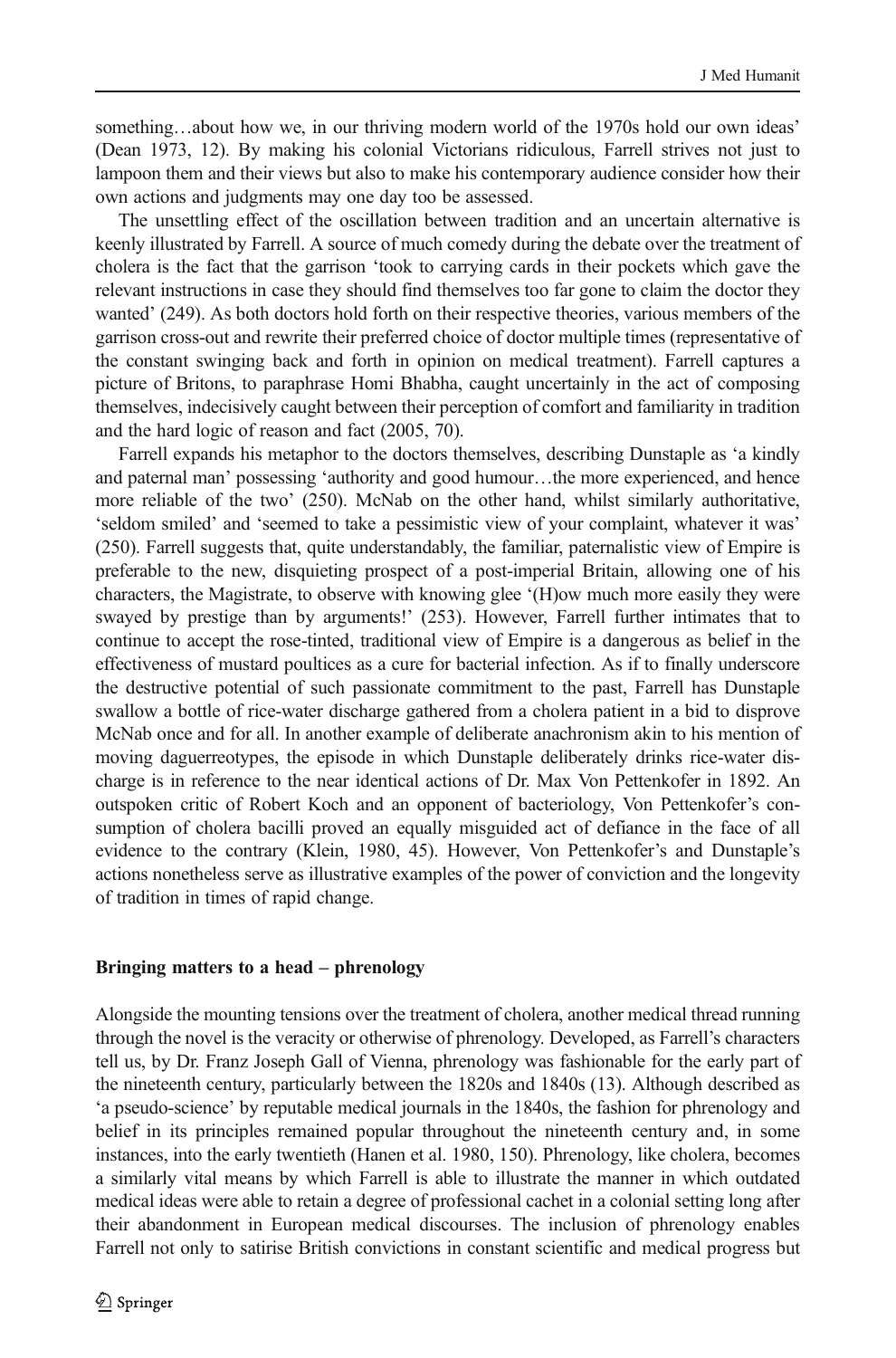also the actions and opinions of those who propagate such beliefs without recognition of their redundancy. Also, and perhaps more importantly, phrenology becomes one of the few instances in which Farrell's depicts Indian characters in any detail other than as thinly drawn antagonists. As mentioned above, *The Siege of Krishnapur*, focuses mainly on the coloniser; the discussion that surrounds phrenological practice within the novel becomes a means of providing native characters with a more prevalent fictive voice, though, crucially, not in a language or context of their own. Phrenology is another European import to colonial space and more readily associated with control as part of the classificatory discourse of the coloniser; according to Lawrence James, phrenology was used in India to catalogue 'criminal tribes' (James 2007, 202).

Upholding this association with authority, phrenology's greatest proponent among the garrison in The Siege of Krishnapur is Mr. Willoughby, the Magistrate. The novel contains repeated mentions of the Magistrate's devotion to phrenology, whilst Farrell's original manuscripts also include numerous extended sections or deletions from the finished text. Though apart from the Magistrate phrenology is largely discounted by other residents of Krishnapur, the fact that the subject remained popular amongst colonial practitioners of the period is clear, as the journal Leaves Turned Down or the Autobiography of an Indian Army Surgeon (1854) reveals. In this account, the anonymous army surgeon author confesses himself to be a devotee of phrenology and decides to conduct 'an investigation on scientific principles' on a Hindu Thugee prisoner reputed to have killed approximately 1,100 men over a period of fifty years (1854, 126). The Magistrate experiences a similar desire to get to grips with the skulls of his compatriots and of Indians alike; for instance, during a discussion about evacuating the garrison 'the Magistrate was surveying the behaviour of the cantonment in an objective and utterly scientific manner…would there be a common skull-form that rejected it? He hungrily eyed heads, even neglecting his work to haunt the balder members of the cantonment' (Farrell 1972, 102–103).

Farrell uses phrenology to satirise a number of Victorian concerns, particularly those related to the expression of female sexuality and the perceived effect of colonial space on morality (Ghosh 2006, 50). For example, the Magistrate fixates his attentions on the so-called 'fallen woman' of the garrison, Miss Lucy Hughes, recently jilted after an affair with an army officer.<sup>12</sup> Convinced that Lucy's 'organ of Amativeness was extraordinarily well developed,' namely the part of the brain alleged to control sexual desire, Farrell describes how the Magistrate had 'been in the position of a scientist who has made a discovery which he knows to be true but is unable to prove' (241). Amativeness appears to have been integral to Farrell's decision to include phrenology in his novel; of the five index cards on phrenology amongst his papers, one is devoted entirely to notes and descriptions of amativeness. Chancing upon Lucy alone, the Magistrate finally makes his move just after the siege is relieved. In a reversal of a traditional romantic denouement expected of an Imperial adventure novel:

The Magistrate put a companionable hand on her shoulder and then, after a moment's hesitation, slipped it onto the back of her neck. Perhaps Lucy would have melted weakly into his bony arms had not an expression of dismay and incredulity come over his face. She promptly slapped him as hard as she could, which was not very hard. She did not know what the matter was but knew instinctively that this was the right thing to do…the Magistrate, mortified, had made himself scarce. (310)

Beyond the comedy to be found in the play on Lucy's natural and social instincts, the Magistrate's shock at finding his principles challenged echoes the situation experienced by the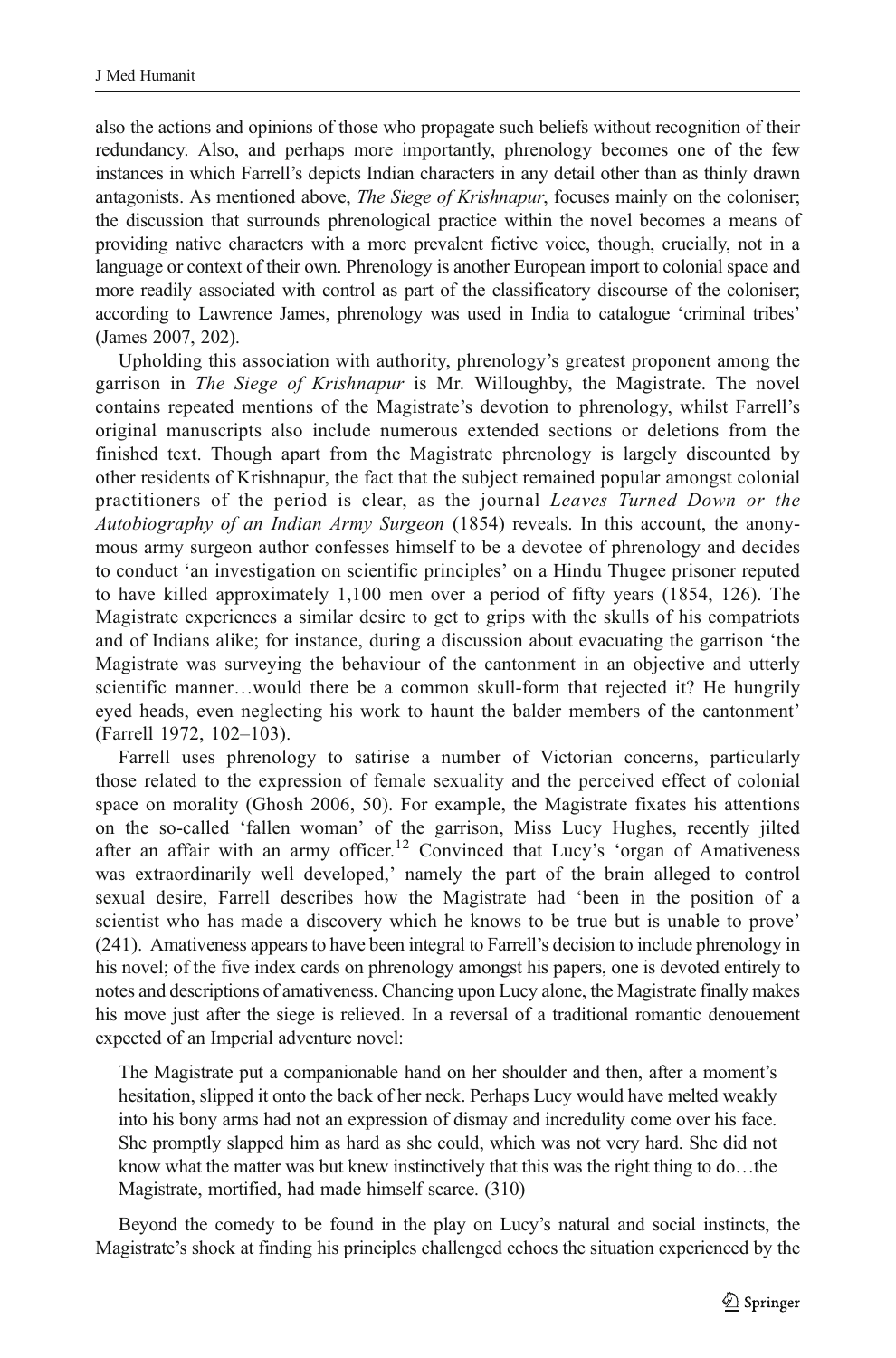surgeon in *Leaves Turned Down*. During his exchange with the Thugee prisoner, he finds the old man to possess the 'best of bumps'; this throws him into some turmoil, leading him to doubt his phrenological devotion: 'that night, phrenology and I had a strong tussle; and she had much difficulty in re-establishing herself in my estimation for this specimen of 'mild Hindoo' had given her the lie direct' (1854, 126–128). Farrell uses phrenology as a means of exposing the hollowness of British convictions. In direct transposition of the wider conflict of the novel, Farrell equates the Magistrate's ardent, if erroneous, belief in phrenology with belief in the benefits of British rule to India. The Magistrate's discovery and flight indicates, at least initially, either a realisation of the shortcomings of phrenology and with it the British claim on medical and civilising authority or even a sense of horror at what his investigation reveals.

However, Farrell's novel is ambiguous and does not offer conclusive proof that the Magistrate is forced to re-evaluate his beliefs. Again, much like in *Leaves Turned Down* where the anonymous author convinces himself that phrenology was not at fault after all, Farrell's manuscript fragments suggests the same possibility with regards to the Magistrate: '[T]he Magistrate was aware that it was not phrenology that was in error, but his own inadequate use of it' (Farrell 1972, 70). Though the Magistrate is surprised by his discovery, there is no concrete suggestion that he will re-evaluate his convictions. Of course, the British presence in India continued long after the Mutiny was put down, dissolving the East India Company and instead reinforced as a Crown endeavour. Farrell illustrates the resilience of long-held beliefs and the longevity of their consequences, even after compelling evidence to disprove them. In his decision to delete this section from the published version, however, Farrell makes the ambiguity inherent to the ending of *The Siege of Krishnapur* potentially hopeful, suggesting that even the strongest beliefs are subject to change if given the necessary impetus.

Farrell's ambiguity runs deeper when considered in relation to Hari, the Maharajah's son imprisoned by the Collector throughout the siege and one of few native characters seen up close or given dialogue.<sup>13</sup> Imprisoned allegedly to ensure his safety as well as for his value as a hostage, Farrell characterises Hari as susceptible to British instruction; he is first presented eating a boiled egg whilst reading Blackwood's Magazine (71) and represents the class of Anglicised Indians encouraged by Thomas Babington Macaulay's Minute on Education in India: 'a class of persons, Indian in blood and colour, but English in taste, in opinions, in morals, and in intellect' (Jayapalan 2005, 56). Hari's characterisation is significant for its evocation of mimicry and embodied racial difference. The chapter in which Fleury meets Hari and is given a tour of the palace is focalised through Fleury, allowing Farrell to present and critique the latent racism of the supposedly enlightened coloniser. Fleury notes with disconcertion that both Hari and the paintings of the previous Maharajahs that adorn the palace walls are 'really…just one face…repeated again with varying skill' (71). Fleury here repeats and rearticulates the prejudices of the British garrison, revealing both the tendency to homogenise the figure of the Indian and also the extent to which mimicry acts as an unsettling force upon the coloniser. As Bhabha argues in *The Location of Culture*, an image, and by extension here Hari himself, 'can neither be 'original' – by virtue of the act of repetition that constructs it – nor 'identical' – by virtue of the difference that defines it' (2004, 106). Hari is thus left paradoxically with and without form; his identity another site of contestation between British and Indian control.

Farrell's inclusion of a character such as Hari affirms Morey's suggestion that the relationship between coloniser and colonised is configured as a site of unequal exchange (2000, 11). Hari's imprisonment ensures that the Maharajah's forces do not attack; whilst the British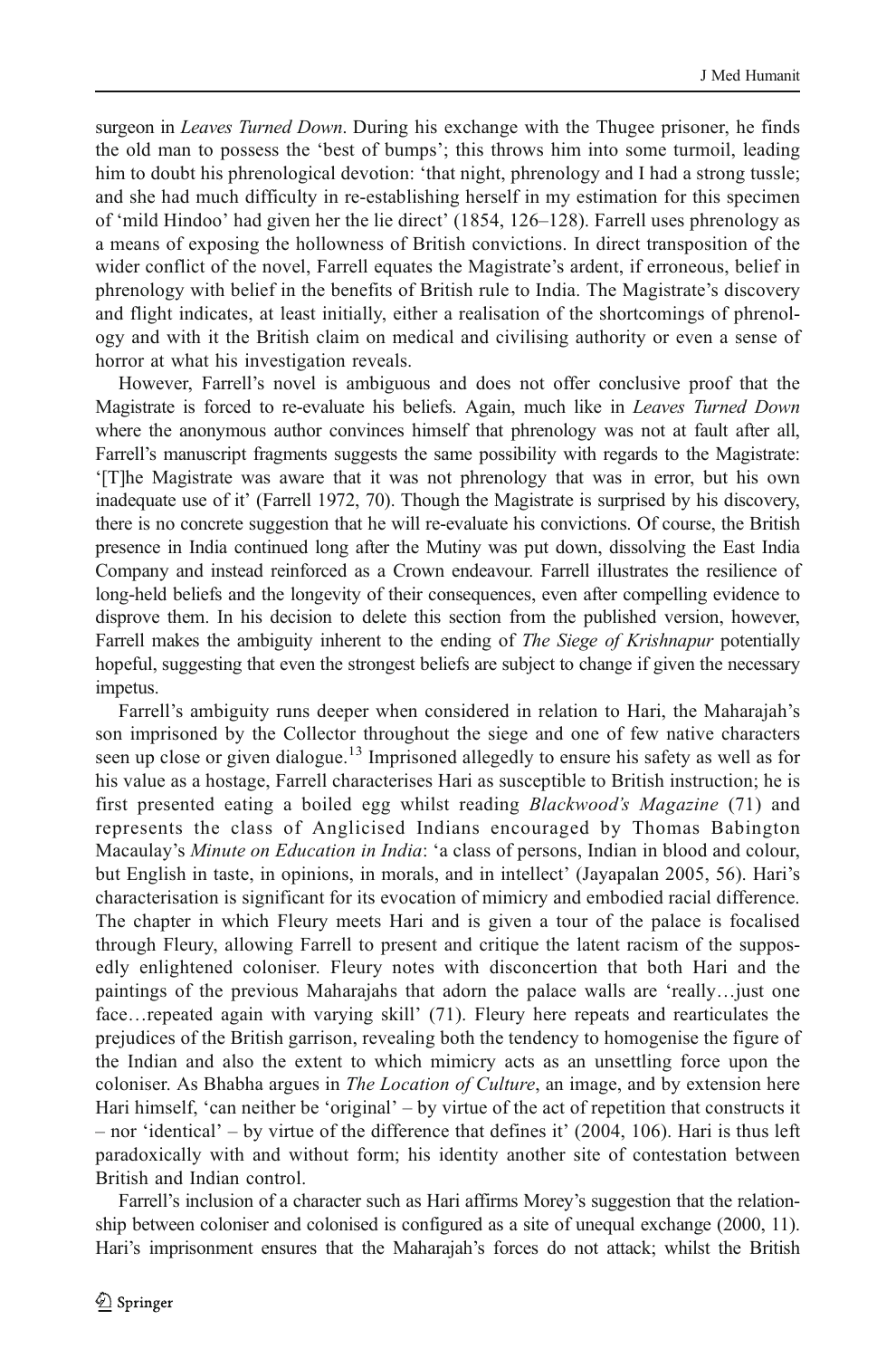improve their own position, it is at the cost of Hari's liberty. Farrell takes the idea of unequal exchange further, however, through Hari's interactions with the Magistrate. During his captivity, Hari is given a book on phrenology by the Magistrate and becomes a devotee of what he calls 'Frenloudji…science of head,' practicing his new found discipline on his Prime Minister, who has been taken into captivity with him (177). Hari too is absorbed by the study of amativeness, stating that 'amativeness…the faculty gives rise to sexual feeling…not very powerful organ in Prime Minister. In me, very powerful. In Father it is fearfully, fearfully powerful so that all other organs wither away' (177–178). Farrell illustrates how phrenology is used to classify and construct the figure of the native; Hari confirms and labels himself under the stereotype of the sexually licentious oriental (Said 2003, 4). The irony inherent to Farrell's portrayal of Hari is that in a novel whose characters are convinced of the good they are bringing to India, the only thing that the native receives in the course of his contact with the British is his devotion to 'Frenloudji;' the much lauded, so-called civilising principles of Empire instruct Hari in a falsehood and serve only to make him complicit in his own denigration (177).

Beneath the surface comedy of Hari's Pidgin English, itself double-edged, Farrell's inclusion of phrenology in his novel represents a powerful indictment of the British Empire in India and the contemporary legacy of Imperial power. The component parts of phrenology, 'phren' from the Greek for mind and 'logos' as language, represent two elements of both history and contemporary modernity with which Farrell seeks to engage. Indeed, Farrell invites the reader to investigate the minds of his characters as they investigate those of others; phrenology becomes another of Farrell's means of examining and satirising the mind of the Imperial Briton and the way that mind expresses not only its hopes, desires and fears but also its perception of itself and the world around it through fiction. Moreover, by highlighting the shortcomings of Victorian and Imperial values, Farrell seeks to counter any nostalgia for Empire in the post-Imperial 1970s. By making such an obvious example of pseudoscience a dominant theme in the novel, Farrell's subversion of Victorian scientific and medical progress and the civilising principles of Empire is clear; for Farrell, the only lasting effects that the 'great beneficial disease' of British imperialism leaves on the Indian body are bullets, subjugation and quackery.

## **Conclusions**

Though his choice of medical matters is varied, the disputes over Phrenology and Cholera are united by Farrell's central narrative intention, namely to strike at the heart of what Umberto Eco identifies as Endoxa, the accepted understanding of values and morals as propagated by dominant culture (1979, 161). By interlinking postmodern and postcolonial concerns within the format of the historical novel, Farrell is able to engage parodically with the history of British colonial India as a means of exploring the contemporary crisis of Englishness provoked by the failure of Empire after the Second World War (Crane and Livett 1997, 99). Rather than the received historical narrative of British unity in the face of external assault, in this instance the mutinous sepoys, Farrell recasts the Krishnapur garrison as inherently divided. By doing so, he posits that the disintegration of Empire is not a uniquely contemporary phenomenon but an historical one. The dramatic irony Farrell uses at a surface level gives way to a more tragicomic mode of transmission, one in which the reader is aware that the efforts of the garrison, indeed the efforts of Empire, will one day count for little. It is telling that during one chapter when the Collector turns his mind to what Empire may be like a hundred years hence in 1957, Farrell describes his usually formidable mental powers as suddenly enfeebled.<sup>14</sup>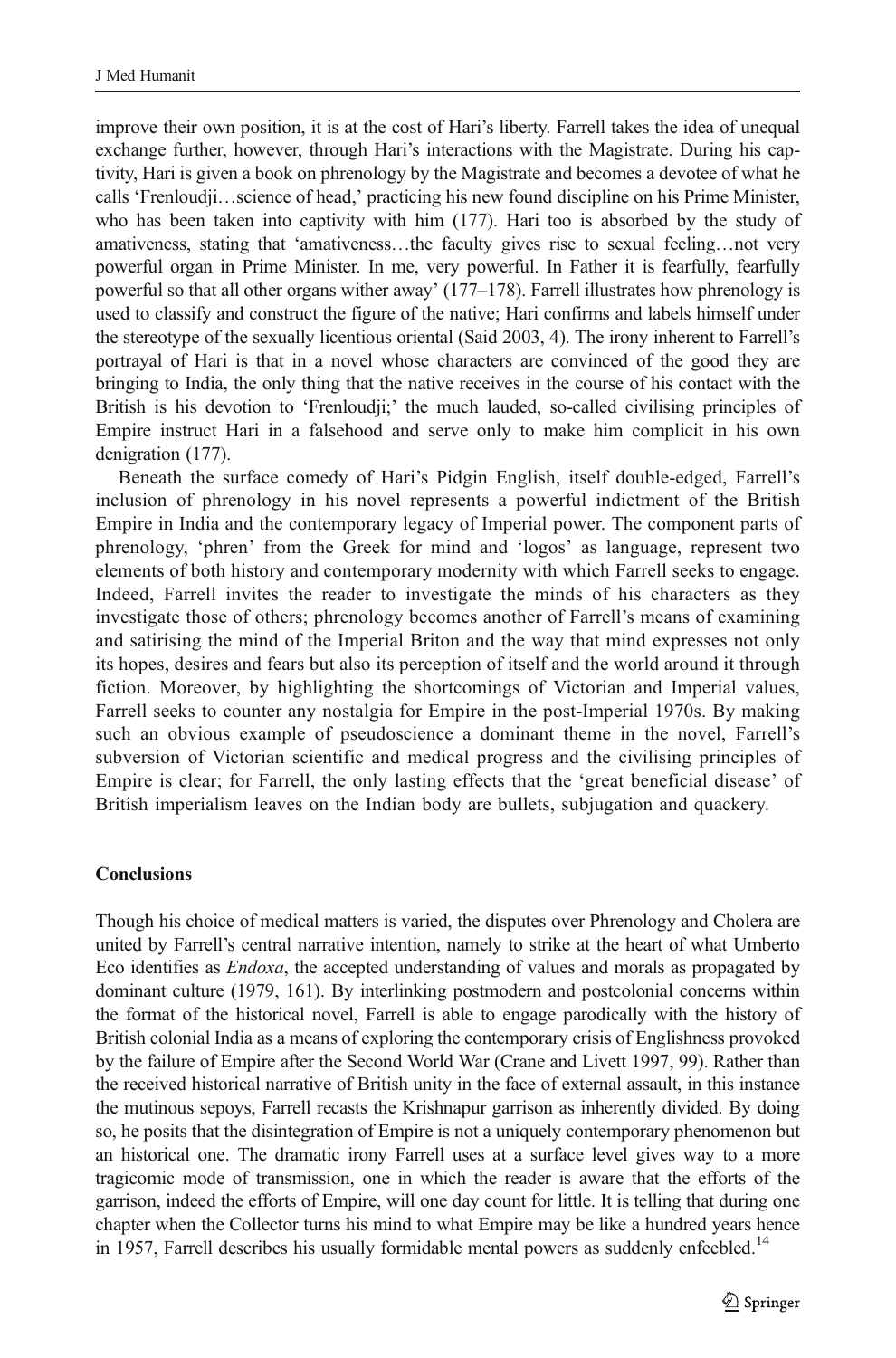By weaving factual source material into the fictional fabric of his novel, Farrell is using the historical novel to play complex games with time and place, position and perspective. The enjoyment for Farrell's readership is in their knowledge that Phrenology, along with the airborne theory of Cholera transmission, is debunked in time; however, his characters remain largely convinced of their validity. By using medicine in this way, Farrell is able to turn the satire back to face his contemporary audience, and by mocking something such as the misguided adherence to the pseudo-science of phrenology, Farrell is inviting his readers to examine more closely what contemporary history in the 1970s was doing to the record of British Imperialism and its potential effect on their own adherences or beliefs. Moreover, it is significant that Farrell's novel offers no resolution in the dispute over either cholera or phrenology; Dr. Dunstaple dies inconclusively of a heart attack whilst the Magistrate and Hari are not seen again after their respective exits from the narrative. Again, he draws a parallel between the past and the 1970s present in that there are no certainties and that no definitive endings will be forthcoming. Farrell suggests that a narrative with such history still has time to run.

#### Endnotes

<sup>1</sup> The other three authors being J.M. Coetzee, Peter Carey and, latterly, Hilary Mantel.

 $2$  Farrell had begun work on a fourth novel by the time of his death, posthumously published as The Hill Station in 1981. Set in India in 1871 and featuring many of the characters from *The Siege of Krishnapur*, it effectively makes Empire trilogy into a series. However, because of its incomplete nature, it is not always considered canonical by Farrell scholars.

<sup>3</sup> The term 'Mutiny' is used throughout this piece in reflection of its contemporary lexical currency at Farrell's time of writing and not in any opposition to its modern one. The Mutiny of 1857 is now largely referred to as 'the Rebellion of 1857' or the 'First War of Independence'.

<sup>4</sup> See Lavinia Greacen's J. G. Farrell: The Making of a Writer (London: Bloomsbury, 2000) for further detail on Farrell's early life.

<sup>5</sup> Francis B. Singh's article, 'Progress and History in J. G. Farrell's The Siege of Krishnapur' (Chandrabhaga 2 1979, 23–29) notes the generally poor presentation of native subjects in the novel and as such does not categorise Farrell as postcolonial.

<sup>6</sup> Farrell's first instalment of Empire Trilogy is of course called Troubles; a title with a particular relevance and resonance in the 1970s. Intending to continue this trend, *The Siege of Krishnapur* was originally entitled 'Difficulties'; See A. Johnson, 'Ghosts of Irish Famine in J. G. Farrell's The Siege of Krishnapur' The Journal of Commonwealth Literature, Vol. 46, (New York: Sage, 2011), pp. 275–292.

 $<sup>7</sup>$  In his 1973 interview with Malcolm Dean, Farrell expressed how he 'had thought of constructing the novel</sup> entirely from contemporary nineteenth-century insights and observations'; Dean, 'An Insight Job,' p. 11.

<sup>8</sup> Germon and her husband both survived the siege of Lucknow. Polehampton's journal states that he succumbed to 'fever' in July of 1857, though it is strongly implied by the editors of his diaries that it was most likely cholera that killed him, a fact later corroborated by G. W. Forrest's  $A$  History of the Indian Mutiny – Reviewed and Illustrated from Original Documents, Vol. I (London: William Blackwood & Sons, 1904).

<sup>9</sup> I would like to acknowledge that my own inspection of Farrell's papers was made possible through generous support from a Wellcome Trust Small Grant (grant number: 100559/Z/12/Z) awarded in October 2012 and the kind permission of Trinity College Library, Dublin.

 $10$  Dr. Dunstaple later mentions the report by 'Dr. Baly' directly; it is also referenced in the article by Paris et aI and reproduced in the Medical Gazette of 1854 referred to in Farrell's papers.

<sup>11</sup> Dr. Dunstaple also asks Fleury if he would fetch 'half a dozen bottles of mustard' during the novel (Farrell 2007, 161).

<sup>12</sup> Lucy Hughes is Farrell's interpretation of the 'fallen woman' referred to in Reverend Polehampton's diary (Polehampton 1858, 108–109).

<sup>13</sup> For a book about India, Indians themselves are woefully under represented in the novel, something Farrell later acknowledged with regret.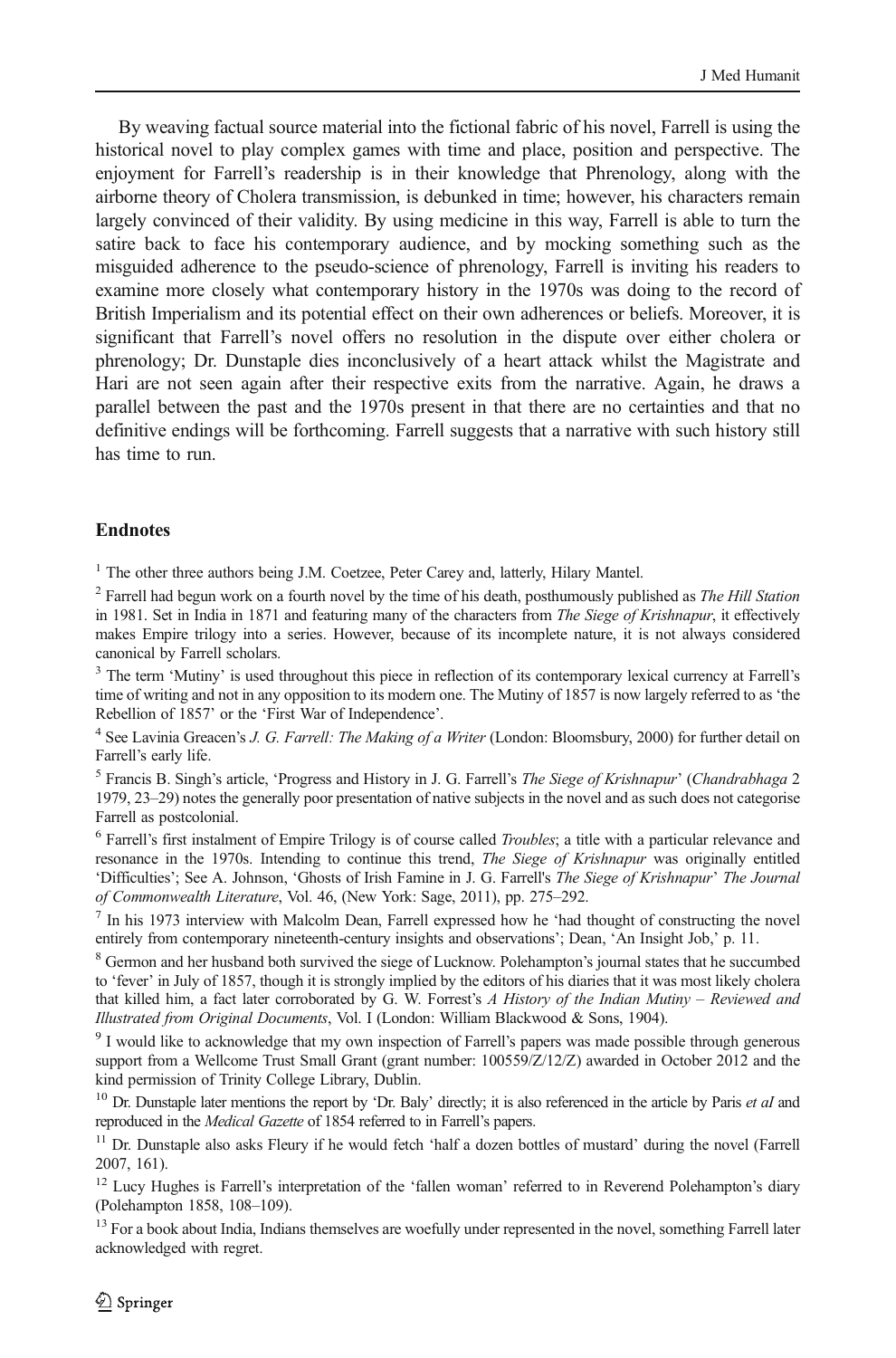<sup>14</sup> 1957 has a personal resonance for Farrell as well as a thematic one; the choice of year deliberately recalls the aftermath of the Suez Crisis, the widely accepted death-knell of Empire, and was also the year during which Farrell suffered his bout of polio.

Open Access This article is distributed under the terms of the Creative Commons Attribution License which permits any use, distribution, and reproduction in any medium, provided the original author(s) and the source are credited.

# References

- Anonymous. 1854. Leaves Turned Down or the Autobiography of an Indian Army Surgeon. London: Richard Bentley of New Burlington Street
- Baly, William and William W. Gull. 1854. Reports on Epidemic Cholera. London: John Churchill.

Bhabha, Homi K. 2005. The Location of Culture. 2nd Edition. London: Routledge.

Boccardi, Mariadele. 2009. The Contemporary British Historical Novel: Representation, Nation, Empire. London: Palgrave Macmillan.

Bryden, James L. 1869. Epidemic Cholera in the Bengal Presidency: A Report on the Cholera of 1866–68. Calcutta.

Byatt, A.S. 2000. On Histories and Stories: Selected Essays. London: Chatto & Windus.

Carson, Ronald A. 2007. "Engaged Humanities: Moral Work in the Precincts of Medicine." Perspectives in Biology and Medicine 50 (3).

Crane, Ralph and Jennifer Levitt. 1997. Troubled Pleasures: The Fiction of J.G Farrell Dublin: Four Courts Press. Collingham, E. M. 2001. Imperial Bodies. Cambridge: Polity Press.

Dean, Malcolm. 1973. "An Insight Job." The Guardian, 1st September.

-. 1993. "A Personal Memoir." In The Hill Station by J.G. Farrell. London: Phoenix.

Eco, Umberto. 1979. The Role of the Reader. Indiana: University Press.

Farrell, J. G. 1993. The Hill Station. London: Phoenix.

-. 2007. The Siege of Krishnapur. London: Phoenix.

————. C. 1960–1979. Personal papers and manuscripts. Held by Trinity College Library, Dublin. Catalogue Reference 9138–9160.

Forrest, G. W. 1904. A History of the Indian Mutiny – Reviewed and Illustrated from Original Documents, Vol. I. London: William Blackwood & Sons.

Germon, MRS.R. C. 1870. A Lady's Diary During the Siege of Lucknow. London: Waterlow & Sons Publishing

Ghosh, Durba. 2006. Sex and the Family in Colonial India: The Making of Empire. Cambridge: Cambridge University Press.

Goonetilleke, D. C. R. A. 2003. "J.G Farrell's Indian Works: His Majesty's Subjects?" Modern Asian Studies, 37 (2). Greacen, Lavinia. 2000. J.G Farrell: The Making of a Writer. London: Bloomsbury.

Hanen, M. P, Osler, M. J, & Weyant, R. G. (Eds). 1980. Science, Pseudo-science, and Society. Ontario: Wilfred Laurier University Press.

Harrison, Mark. 2002. Climates & Constitutions: Health, Race, Environment & British Imperialism in India 1600–1850. Oxford: Oxford University Press.

Hartveit, Lars. 1993. "The Imprint of Recorded Events in the Narrative Form of J.G Farrell's The Siege of Krishnapur." English Studies 74 (5): 451–469.

Hutcheon, Linda. 2002. The Politics of Postmodernism. 2nd Ed. London: Routledge.

James, Lawrence. 2007. Raj: The Making and Unmaking of British India. London: Abacus.

Jayapalan, N. 2005. History Of Education In India. New Delhi, Atlantic Press.

Johnson, Alan. 2011. "Ghosts of Irish Famine in J. G. Farrell's The Siege of Krishnapur." The Journal of Commonwealth Literature 46.

Klein, Ira. 1980. "Cholera: Theory and Treatment in Nineteenth Century India." Journal of Indian History 58.

Magendie, Francois. 1843. An Elementary Treatise on Human Physiology. 5th Ed. New York: Harper.

McLeod, John. 2007. J.G Farrell. Hornden: Northcote House Publishers.

Moore-Gilbert, Bart. 1994. Cultural Closure: The Arts in the 70s. London: Routledge.

Morey, Peter. 2000. Fictions of India: Narrative and Power. Edinburgh: Edinburgh University Press.

Nairn, Tom. 1979. The Break up of Britain: Crisis and NeoNationalism 1965–75. London: NLB.

Paris, Alderson, Babington, Tweedie and Bagshaw-Ward. 1855. "General Board of Health Report On the Different Methods of Treatment Pursued in Epidemic Cholera in the Provinces Throughout England and Scotland in 1854". London: George E. Eyre & William Spottiswoode.

Pearse, J. S. and Jeffrey A. Marston. 1854. "Statistics of the cases of the Cholera Epidemic 1853." Medical Times and Gazette, Vols I & II.